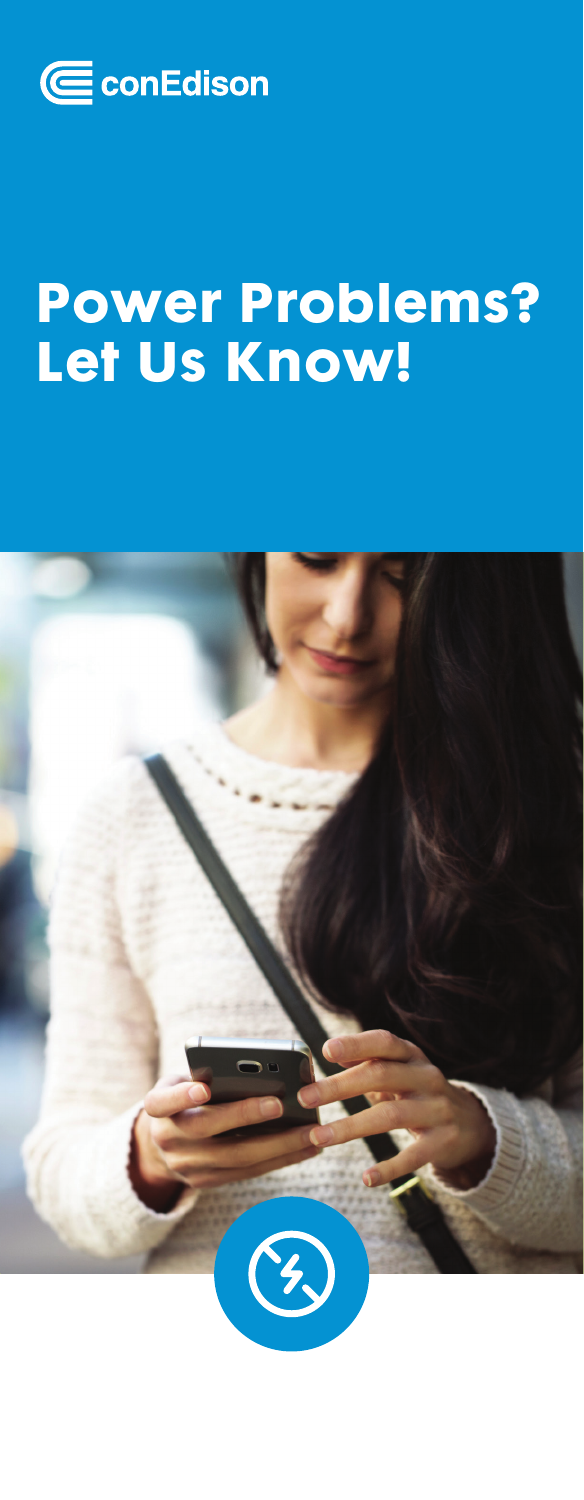## If you have power problems, please contact us right away

Con Edison is committed to providing the reliable service you expect and deserve. While we do our best to prevent power outages and other power problems, we want you to be prepared in case they do occur.

If you lose power or experience dim, partial, or flickering lights, we need to hear from you right away. Please contact us immediately at **1-800-75-CONED (1-800-752-6633), conEd.com** or text OUT to 688-243 to report an outage and receive restoration updates. You'll help us determine the location and extent of a problem so we can send repair crews and restore your power as safely and quickly as possible.

We need you to let us know if you see a hazardous condition, such as fallen electric wires or trees leaning against wires or poles. If you do, please keep your distance.

Contact us even if you think your neighbor or someone else has already reported the problem. We are ready for your call or online report 24 hours a day, seven days a week.

If you see a smoking manhole or a manhole fire, you should call 911.

#### 1-800-75-CONED (1-800-752-6633) conEd.com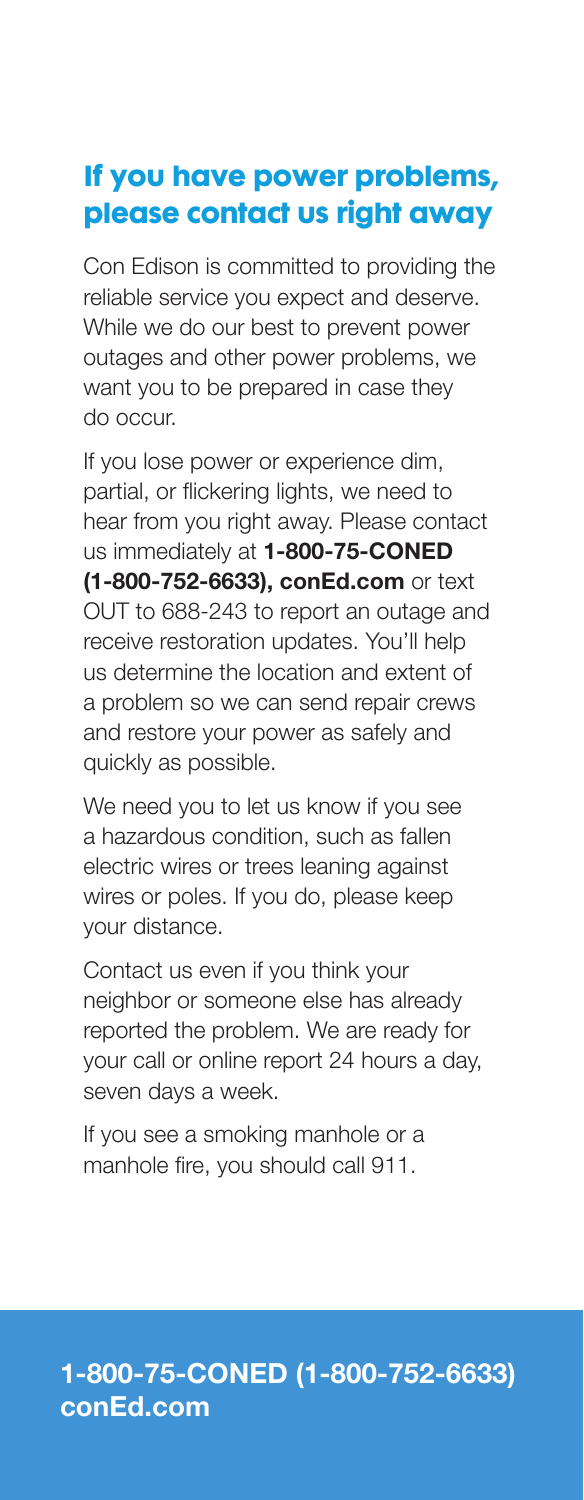## What causes power outages and other power problems?

Bad weather is the most common reason for power outages. Traffic and construction accidents and animals also can damage electric equipment and interrupt power.

High winds, soaking rain, heavy snow, and thick ice can uproot trees and break off tree limbs. Fallen trees and limbs can knock down overhead lines and poles and cause an outage. Lightning also can strike electric equipment or trees, which can disrupt power.

Hot weather by itself does not cause outages, but long periods of extreme heat increase the use of air conditioning, which increases the overall demand for power. More power is used during heat waves than at any other time of year.

Several days in a row of high demand during a heat wave creates stress on and can overload electric equipment. Overloaded equipment can overheat and sometimes fail, which can cause dim or flickering lights or other power problems and outages.

When demand is very high, we may ask you to reduce the amount of electricity you're using to help reduce stress on the system.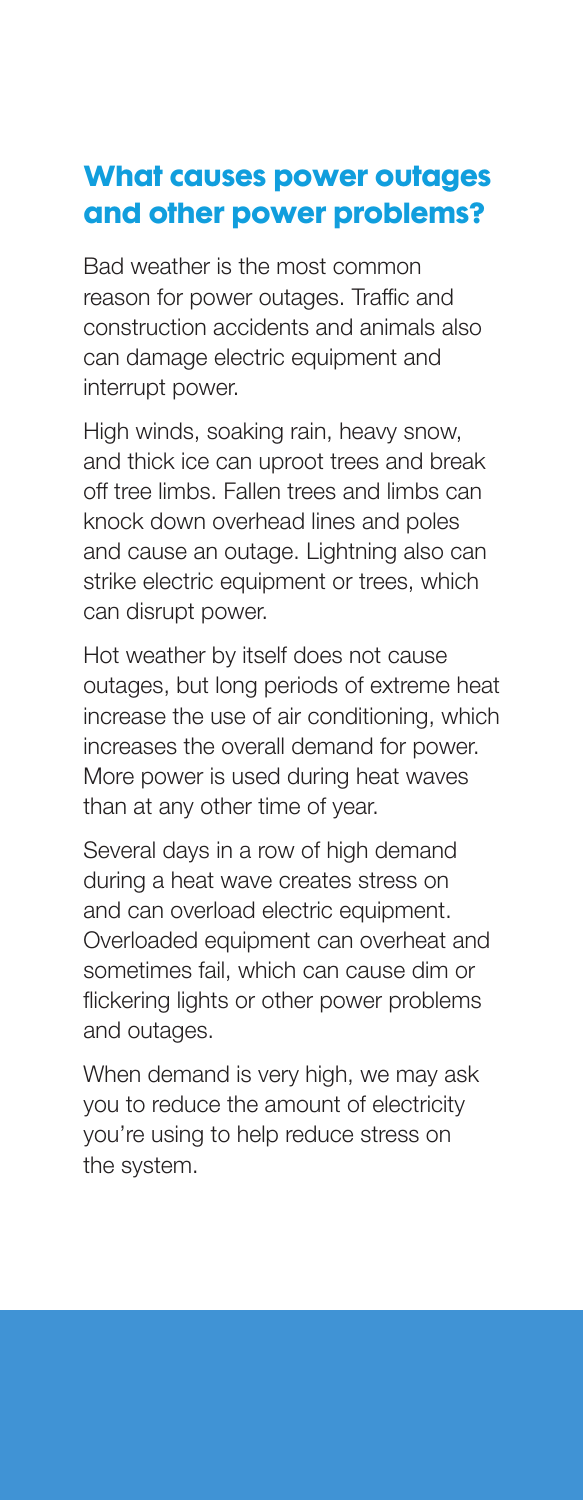## What should you do when your power goes out?

First, reset breakers or replace burned-out fuses. If breakers are on and fuses are OK, contact Con Edison to report the problem.

If your neighbors or others are without power, contact Con Edison right away so we can send crews to fix the problem as quickly and safely as possible.

When you contact us, have the following information handy:

- Your name, address, telephone number, and Con Edison account number, if you have one. Please make sure we have your current home and cell phone numbers on file.
- The exact location of any hazardous conditions, such as downed wires, broken or leaning utility poles, or trees leaning against poles or wires. (But, please keep your distance from any hazardous conditions.)
- The names and addresses of those you know who use electricity-operated life-support equipment.

When you contact us by phone, use our automated system to report a power problem. This system can identify your account by the caller ID of your home phone or cell phone number, if it is on record. If we need additional information, you will be transferred to a representative.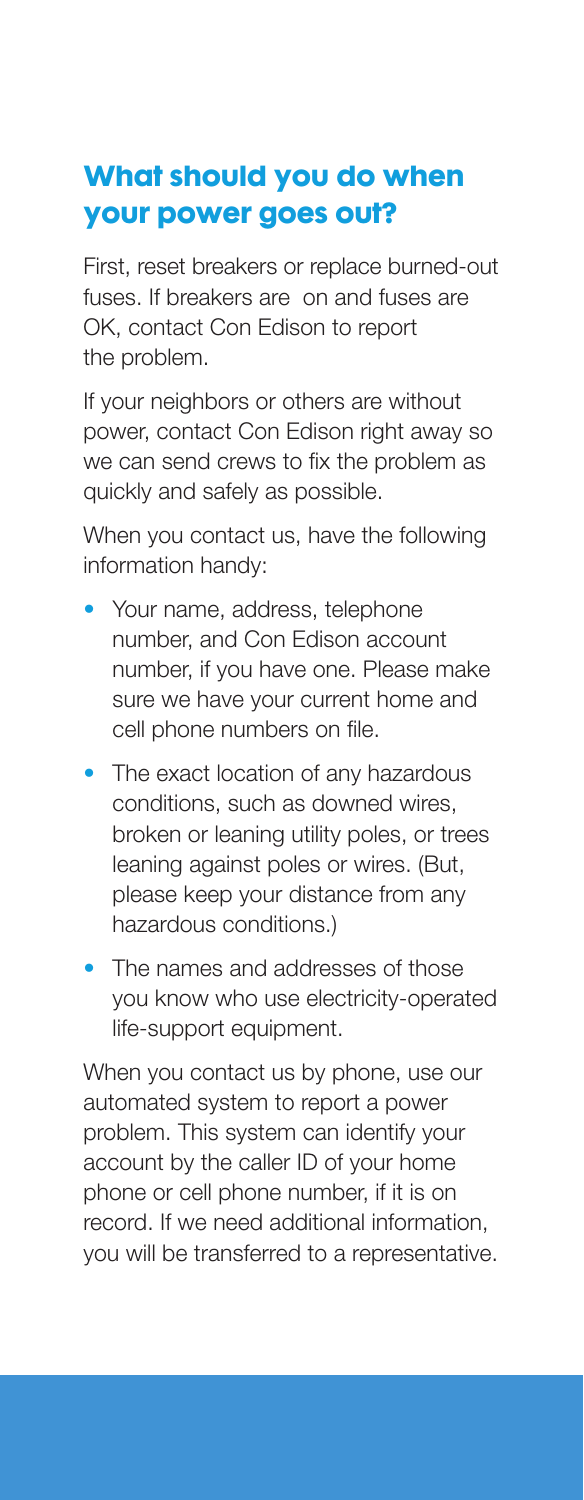If you have trouble reaching us, keep trying. Telephone wires may be damaged by a storm and, when large numbers of customers call to report power outages, telephone systems can become overloaded.

After reporting the power problem to us, please allow reasonable time before contacting us again so our representatives will be available for other customers.

We will keep you up to date. An estimate about when your service will be restored will be available at **conEd.com/ StormCentral.** If you reported your problem by phone, we will call you with this information. We also will call you when your service is restored.

Follow these steps to protect you, your family, and your property during a power problem or outage:

- Tune your battery-operated radio to local stations for updates about service restoration in your area.
- Use flashlights rather than candles or gas lanterns to minimize the risk of fire.
- Check on friends or neighbors who are elderly, disabled, or who have special needs. Remember that elevators may not operate during an outage.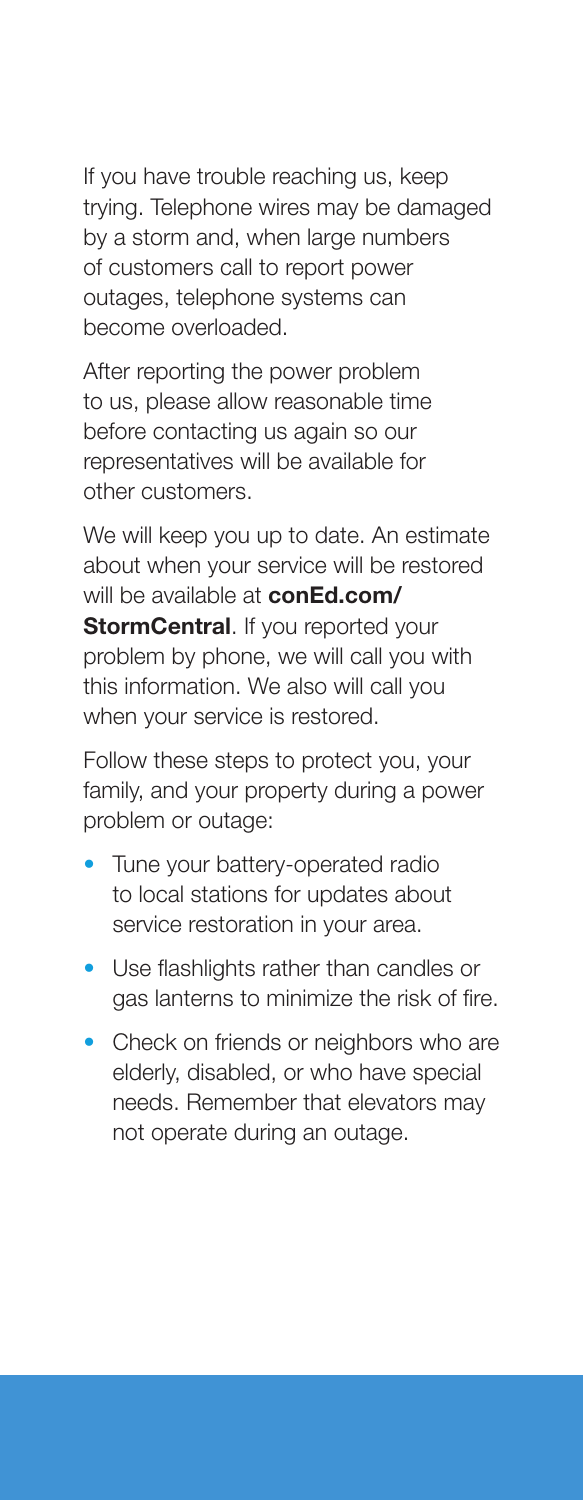- If you're using dry ice, be careful. Handle it with gloves. For best results, place dry ice below the items you want to keep cool in an insulated container.
- Turn off light switches and unplug appliances to prevent damage to the appliances when service is restored. Leave only a single lamp or radio turned on so you'll know when power's been restored. Then turn on lights and reconnect appliances one at a time.
- Keep refrigerator and freezer doors closed as much as possible. Food will stay frozen for 24 to 48 hours with the doors closed.
- Do not go near downed power lines.
- Never use charcoal or gas grills indoors because they can cause a buildup of deadly carbon monoxide.
- Use emergency generators safely. Portable generators designed to supply electricity to homes or businesses during a power outage can be extremely dangerous if not used properly. Contact a licensed electrician before connecting an emergency generator. For information regarding use and installation of emergency generation equipment, your licensed electrical contractor can call us at 1-800-75-CONED (1-800-752-6633) and ask to speak to our Energy Services department.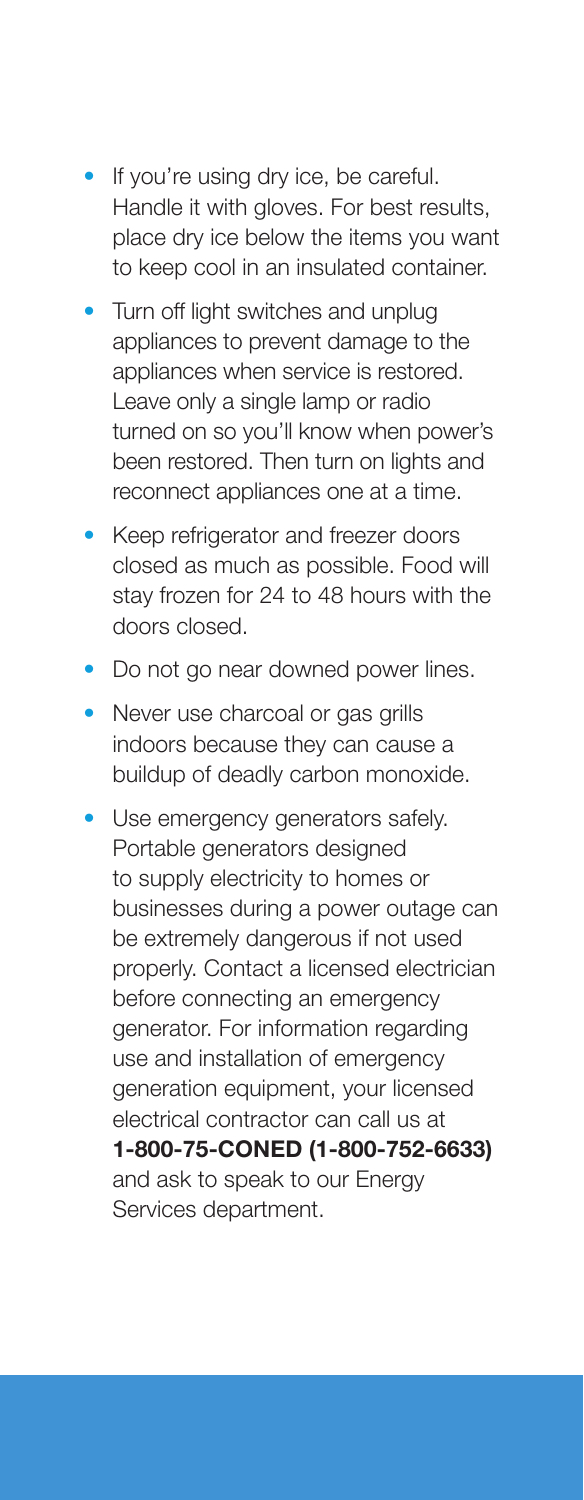#### What Con Edison does to restore your power

When severe weather or a heat wave is predicted, we plan ahead to make sure we can restore any service interruptions as quickly and efficiently as possible. We position repair crews and supplies near areas prone to the greatest damage and prepare for increased telephone calls.

When you experience a power outage, everyone's safety is our highest priority. When we see a dangerous situation, we assign workers to protect the area. These employees are there to keep you safe, and may not have information about when your service will be restored.

We work to restore your power as quickly as possible. First, we must clear the area of downed lines, trees, and other debris. We then assess the damage to the system to determine the extent of the problem, and assign crews and equipment to the area to begin repairs.

Unfortunately, repairing damage caused by major storms sometimes takes time, and it may be difficult for us to tell you exactly when your service will be restored. In the event of a hurricane, recovery time could take days or weeks. We ask for your understanding and cooperation, and assure you that service will be restored as quickly as possible.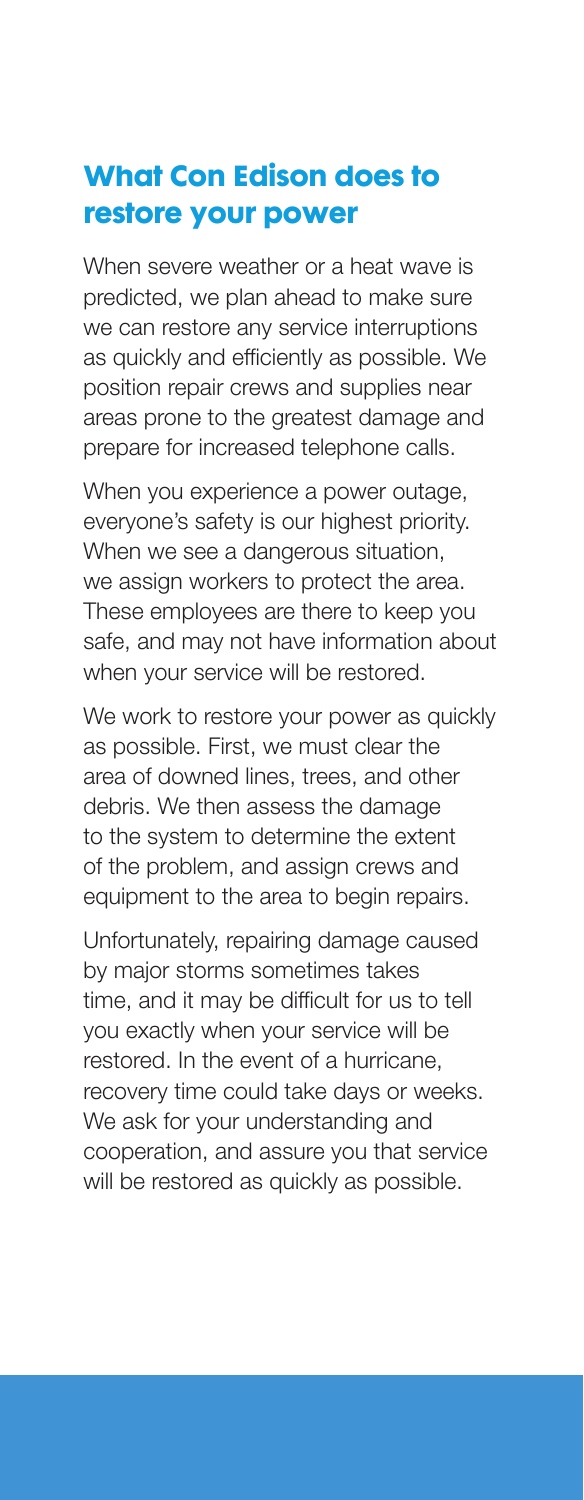We first repair the power lines, transformers, or connections that caused the problem so we can restore power to critical facilities and customers who depend on life-support equipment. Critical facilities include hospitals, nursing homes, police and fire stations, and public transportation.

We then restore power to the lines and equipment that will bring back the most people in the fewest hours possible. As soon as we can, we restore all other customers who have lost power.

Even if you don't see crews in your immediate area, we may be working to restore service in other ways. Your service may be interrupted because of storm damage to lines and equipment located miles away from you that feed power to streets in your neighborhood.

#### What you should do before a storm

If a major storm or hurricane is anticipated in your area, listen to radio and TV announcements for important advisories. Also, take these precautions:

- Keep a supply of drinking water and nonperishable foods on hand.
- Turn your refrigerator and freezer to a colder setting. If you lose power, they will stay cooler for a longer period.
- Fill spare containers with water for cooking and washing.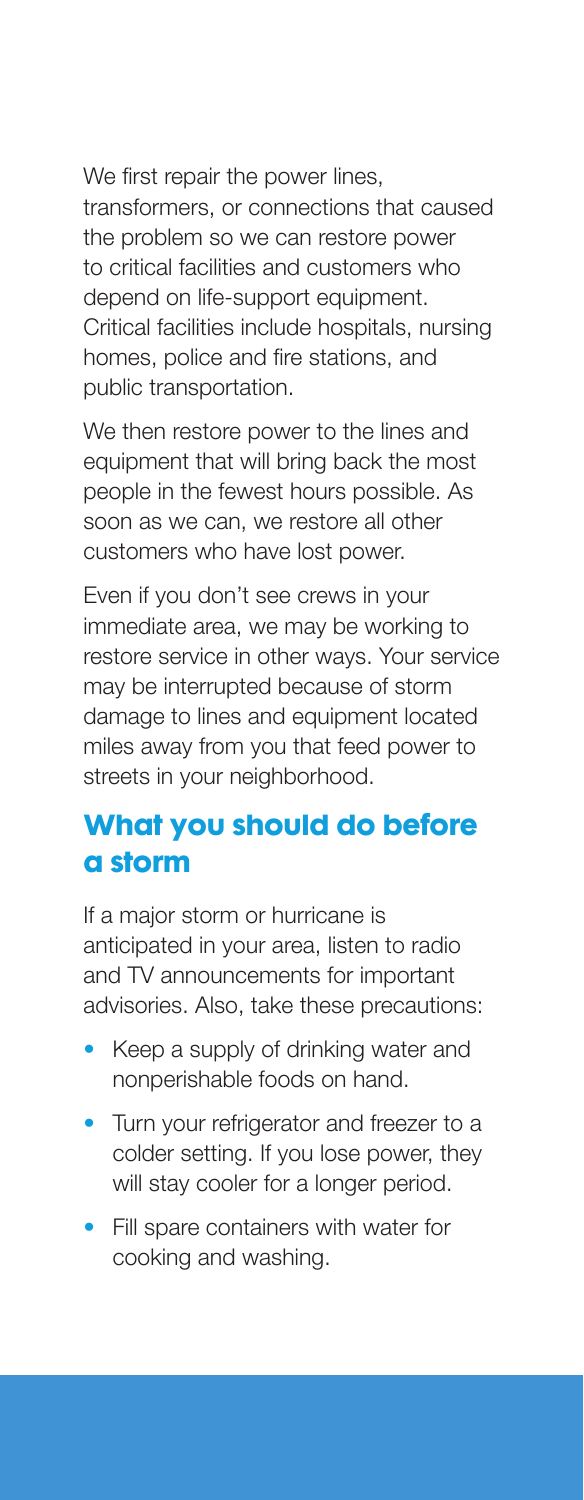- Keep a landline phone in your home. Cordless phones will not work during a power outage. Ask your telephone service provider how a power outage might affect your service.
- Use surge protectors to protect sensitive equipment, such as computers and flat screen TVs. Follow the manufacturer's safety instructions. Also, consider using battery backup systems to protect against sudden loss of computer data.
- Fully charge your cell phone.
- Have battery-operated flashlights and a portable radio handy with extra, fresh batteries.
- Fill your car's gas tank.
- Customers who depend on life-sustaining equipment should have an alternate source of electric power, such as a battery backup system, on hand. If you or someone you know uses life-support equipment, let us know by calling 1-877-582-6633.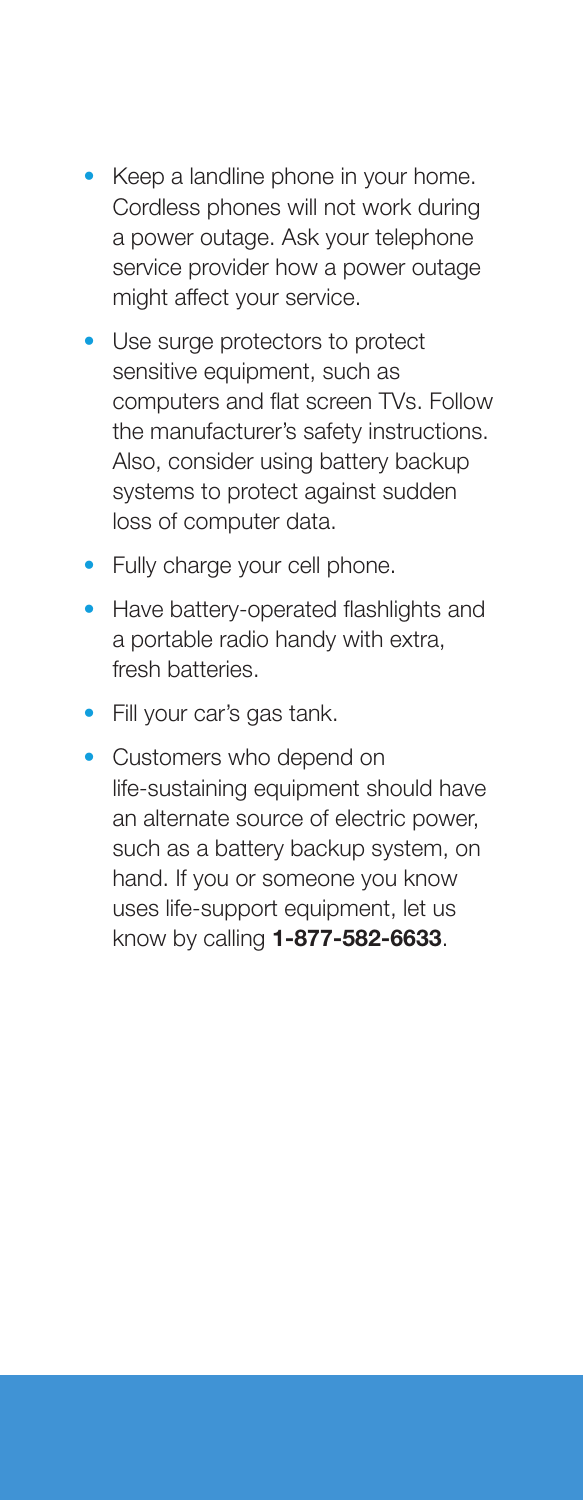# How to file claims for losses

After an extended period without power, you may be eligible for reimbursement for certain losses:

- Residential customers may file claims for spoiled food and medicine.
- Commercial customers may file claims for perishable merchandise.

Claims will be considered if the losses resulted from a failure of the local distribution system (equipment and wires that deliver electricity from a distribution substation to you) that lasted for 12 hours or more within a 24-hour period. Losses for damage to motors, equipment, or appliances are not reimbursable.

*Regrettably, claims for losses from power outages caused by conditions beyond our control, such as storms, floods, vandalism, strikes, or fires, cannot be honored.* 

To file a claim, either fill out a claim form or write a letter within 30 days of the power outage. Claim forms and instructions are available at conEd.com/lawclaims. For all claims, please include your name, address, and your Con Edison account number (if you have one) to assist us in processing your claim. A Con Edison account number is not necessary for reimbursement.

#### 1-800-75-CONED (1-800-752-6633) conEd.com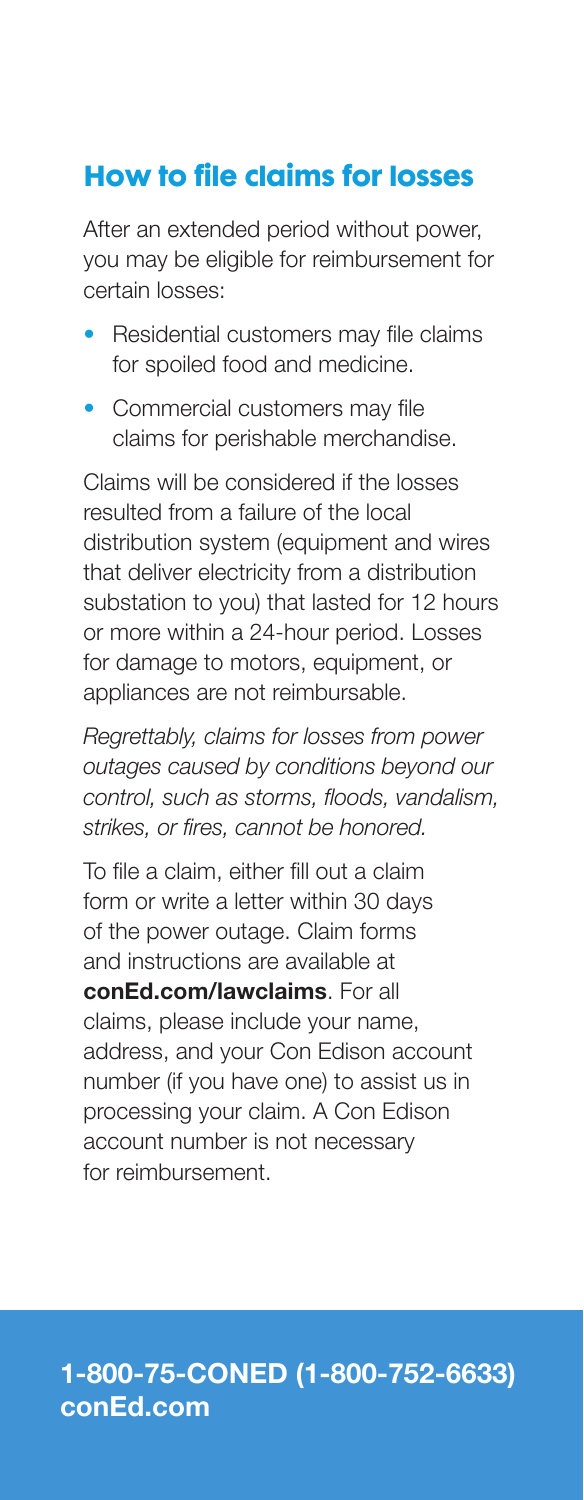To submit a claim:

mail:

Con Edison Claims Department P.O. Box 801 New York, NY 10276

fax: 1-212-979-1278

e-mail:

newclaims@conEd.com

#### **More Information**

Learn more about preparing and recovering from outages at **conEd.com/sm**

#### **Telecommunications for the Deaf**

We offer a Telecommunications Device for the Deaf (TDD/TTY) to enable speech and hearing impaired customers to contact us directly. The toll-free number for this service is **1-800-642-2308**. Remember that you need special teletype/telephone equipment to use this number.

April 2022